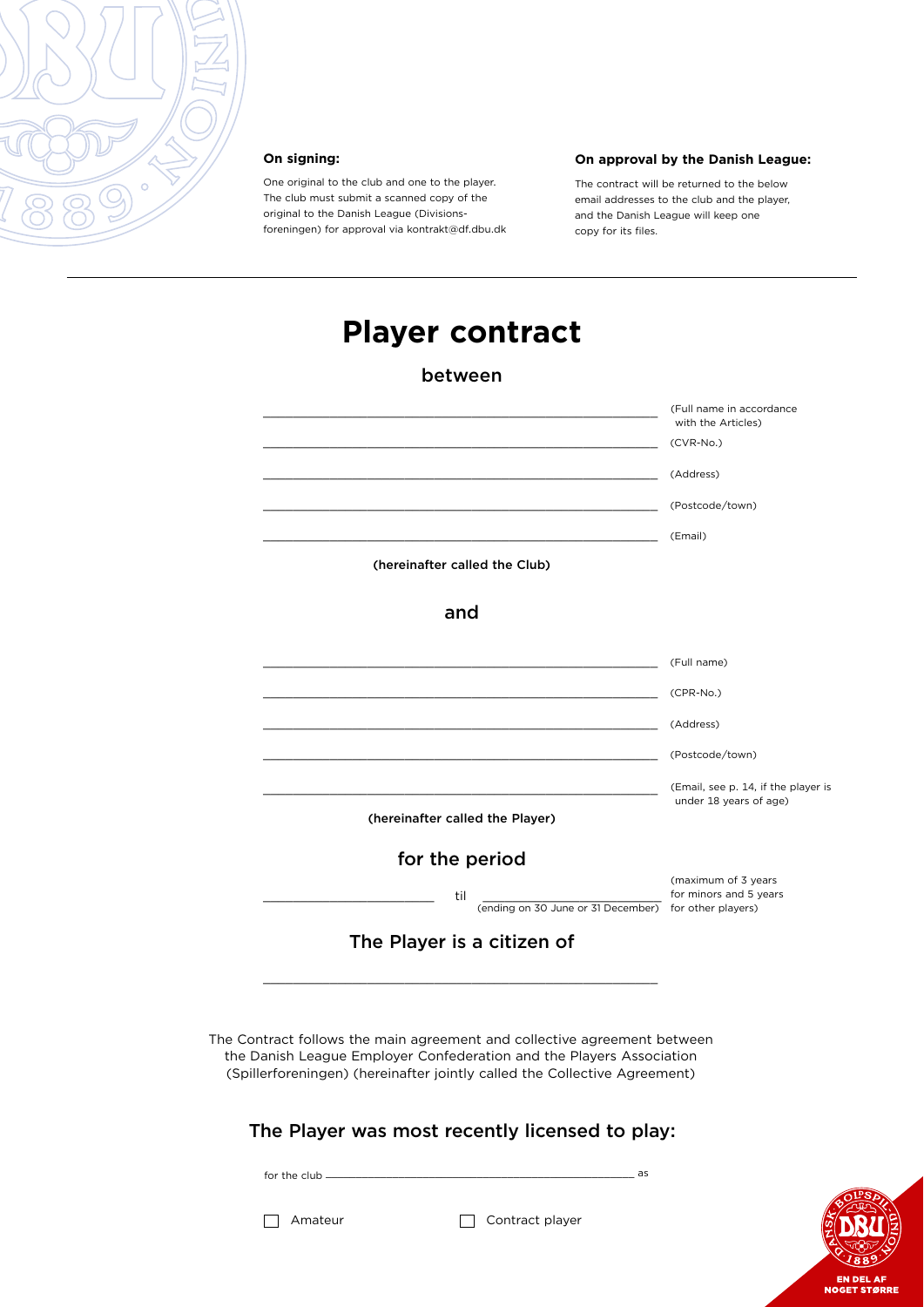#### **Hours of work – training, training camps and matches**

Please tick the relevant box below to indicate the type of employment, and fill in the blanks, if relevant.

# **Football is a sideline for the Player**

This Contract does not impose any restrictions on the Player's right to take on other employment provided that the Player can fulfil the present Contract. Please also note the provision contained in Part 4, Section 6.4. The Club and the Player will pay Danish Labour Market Supplementary Pension contributions (ATP) – and associated contributions – proportionate to employment in excess of 39 hours, but less than 78 hours a month. The Player must participate in training and matches to the extent required by the Club, always provided that training on weekdays must be scheduled after 4 pm. The Player is

entitled to 2 days off every week. The Club is not entitled to schedule any kind of activity on days off. Unless otherwise agreed, the Player will be entitled to compensation for loss of earnings for participation in matches preventing the Player from fully attending to the Player's main employment during normal working hours. The Player must take part in any training camp organised by the Club for one week (7 consecutive days) per calendar year without being entitled to compensation for loss of earnings, provided that the Player is notified by the Club at least 5 weeks in advance of the training camp.

# **Football is the Player's part-time job**

This Contract means that the Player will only be entitled to take on other employment on weekdays between the hours of **and** and  $\overline{a}$ (at least 5 hours between 8 am and 7 pm). The Player is entitled to one day off every week. The Club is not entitled to schedule any kind of activity on days off. The Club and the Player will pay Danish Labour Market Supplementary Pension contributions (ATP) – and associated contributions – proportionate to the actual working hours which the Player is expected to have under this Contract. The parties agree that such contributions will be payable in proportion to the following monthly working hours:

| less than 117 hours, but at least 78 hours. |
|---------------------------------------------|
| $\Box$ at least 117 hours.                  |

compensation for loss of earnings for participation in matches preventing the Player from fully attending to the Player's main employment during normal working hours. The Player must take part in any training camp organised by the Club for one week (7 consecutive days) per calendar year without being entitled to compensation for loss of earnings, provided that the Player is notified by the Club at least 5 weeks in advance of the training camp.

Unless otherwise agreed, the Player will be entitled to

# **Football is the Player's full-time job**

This Contract means that the Player is not entitled to take on other employment without the prior approval of the Club. Any education being followed by the Player must be adjusted to suit the Player's job as a professional football player. The Club and the Player will pay Danish Labour Market Supplementary Pension contributions (ATP) – and associated contributions – in accordance with the rules for fulltime employees.

The Player must take part in training, training camps and matches in accordance with the Club's directions. Training will normally be scheduled at the times laid down by the Club for the squad and player category to which the Player belongs.s.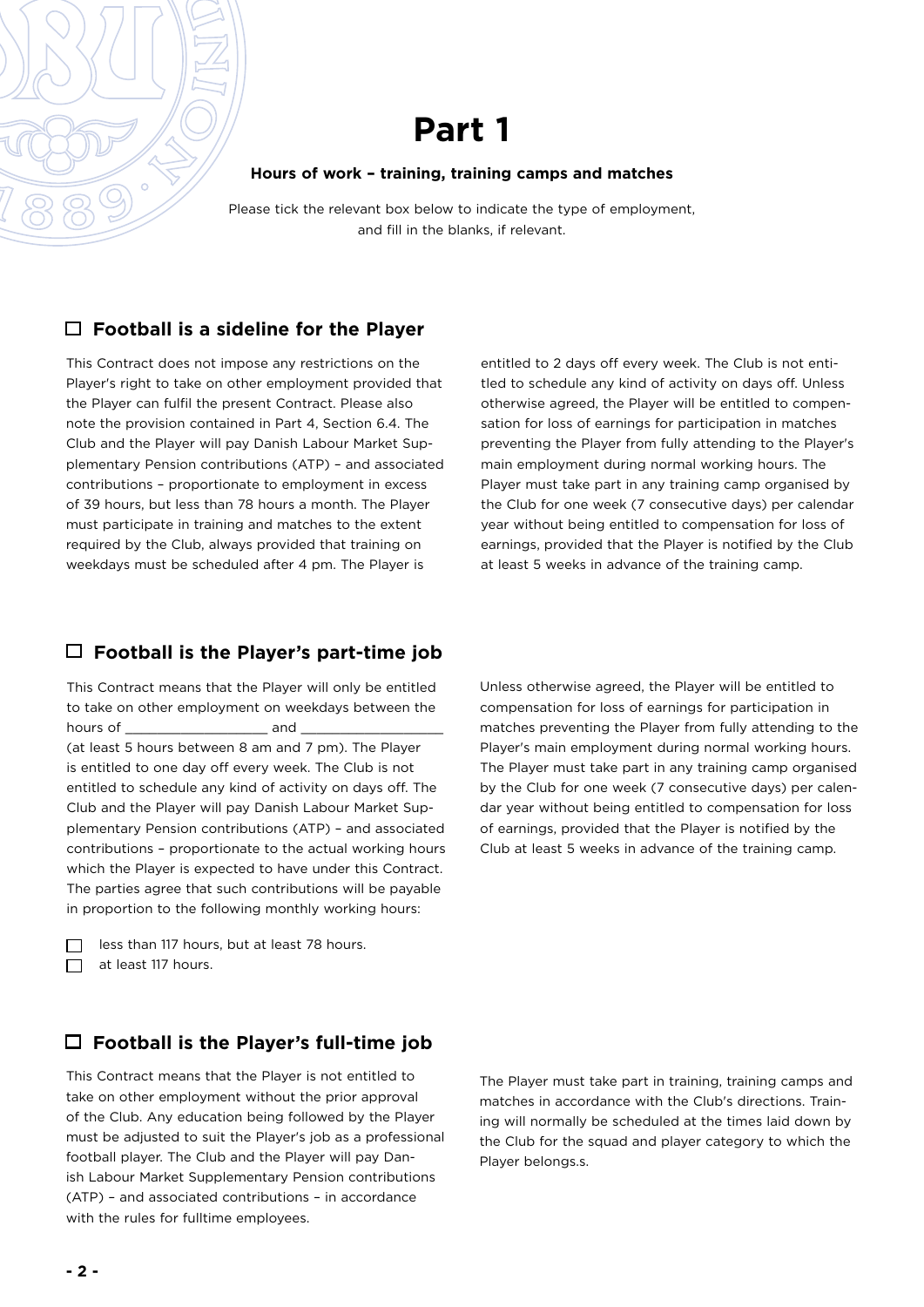

### **The Player is employed as a Trainee**

(This type of employment may only be used by clubs which have a stated policy and objective for the club's work with trainees, have appointed an education officer to be responsible for the education of trainees and make study facilities available, including internet access, to the player before and after training.)

This type of employment means that the Player is not entitled to take on other employment without the prior approval of the Club.

This Contract does not impose any restrictions on the Player's right to complete statutory basic school and a youth education approved by the Ministry of Education. The Club and the Player will pay Danish Labour Market Supplementary Pension contributions (ATP) – and associated contributions – proportionate to employment in excess of 39 hours, but less than 78 hours a month. The Player's education officer at the Club:

Facilities have been made available to the Player before and after training in the form of a supervised homework club, including internet access, at the following address:

\_\_\_\_\_\_\_\_\_\_\_\_\_\_\_\_\_\_\_\_\_\_\_\_\_\_\_\_\_\_\_\_\_\_\_\_\_\_\_\_\_\_\_\_\_\_\_ \_\_\_\_\_\_\_\_\_\_\_\_\_\_\_\_\_\_\_\_\_\_\_\_\_\_\_\_\_\_\_\_\_\_\_\_\_\_\_\_\_\_\_\_\_\_\_ \_\_\_\_\_\_\_\_\_\_\_\_\_\_\_\_\_\_\_\_\_\_\_\_\_\_\_\_\_\_\_\_\_\_\_\_\_\_\_\_\_\_\_\_\_\_\_.

\_\_\_\_\_\_\_\_\_\_\_\_\_\_\_\_\_\_\_\_\_\_\_\_\_\_\_\_\_\_\_\_\_\_\_\_\_\_\_\_\_\_\_\_\_\_\_.

If the Player is employed on a trainee contract and ceases to follow an education programme as mentioned above or if the Club no longer fulfils the above requirements, a new contract for one of the other types of employment must be concluded within 12 months. If the parties cannot agree on a new contract, the terms and conditions of the Player's employment until the expiry of the Contract will correspond to those of a player for whom football is a sideline. The Club must respect the Player's education activities as mentioned above. There are no limitations as to the amount of training so long as the Club respects the Player's education activities. If, as a result of training over a long period, the Player is unable to participate in a number of lessons, the Club must seek

to offer supplementary lessons. If the Player is employed on a trainee contract and stops attending an education programme as mentioned above in order to start on another programme, the Player will be entitled to continue on the trainee contract subject to approval by both parties to the Collective Agreement. The Player must take part in any training camp organised by the Club for 10 consecutive days per calendar year, provided that the Player is notified by the Club at least 5 weeks in advance of the training camp. The Club must ensure that the Player is not absent from school to a disproportionate extent in this connection. If a training camp is organised, this must be coordinated with DBU to ensure that players on the national team are also not absent from school to a disproportionate extent. The Club must coordinate distance teaching with the school in question.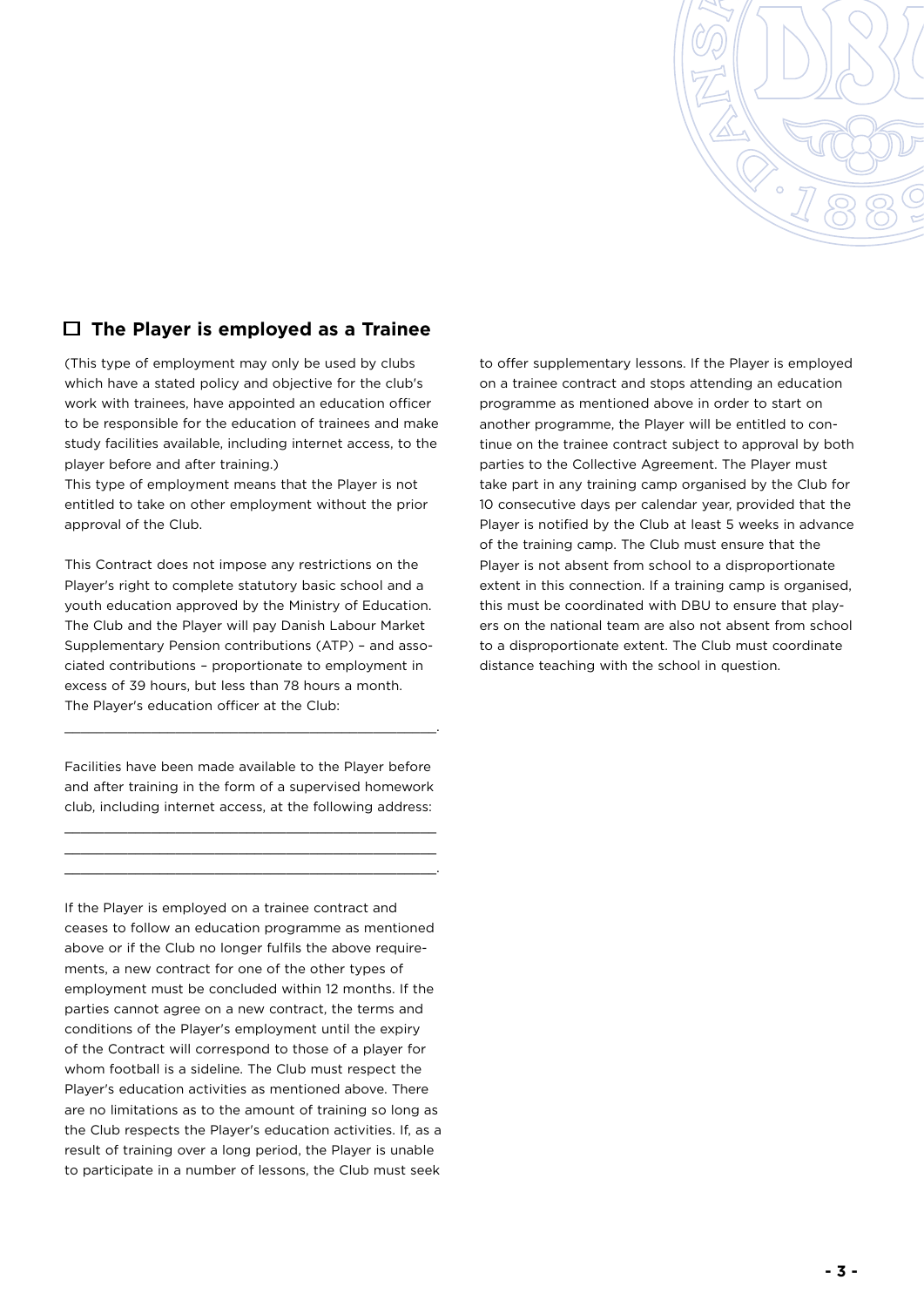

#### **Rights and obligations of the parties**

#### **Section 1 – Loyalty, etc**

1.1 Throughout the term of the Contract the Player must be an active member of the following parent club:

\_\_\_\_\_\_\_\_\_\_\_\_\_\_\_\_\_\_\_\_\_\_\_\_\_\_\_\_\_\_\_\_\_\_\_\_\_\_\_\_\_\_\_

and show loyalty to both the parent club and the Club if they are two separate legal entities.

- 1.2 This Contract does not entitle the Player to make any claims against the parent club unless the Contract has been concluded with the parent club itself.
- 1.3 The Club must show loyalty to the Player.
- 1.4 The Club must not discriminate unreasonably between the Player and the Club's other players.

#### **Section 2 – Participation in training and matches**

- 2.1 The Player is entitled and obligated to:
	- $\Box$  Train with the training group and play matches for the team/training group directed by the Club.
	- $\Box$  Make himself available for training sessions and matches for the first team and any matches for the reserve team/second team.
	- $\Box$  Make himself available for training sessions and matches for the first team and the reserve team/second team.
	- $\Box$  Make himself available for training sessions and matches for the first team, the reserve team/ second team and the youth teams (in the case of the youth teams, only for as long as the Player is eligible to play for the youth team in question).

This applies regardless of whether the match is part of an official tournament and whether the training session or match takes place in Denmark.

- 2.2 The Player is not entitled without prior written permission from the Club to participate in indoor or outdoor football matches in which the Club is not participating, unless the match has been organised by DBU, the Danish League or the local Unions.
- 2.3 If the Player is prevented from participating in a training session or a match, the Player must notify the Club's management without delay.

# **Section 3 – Doping**

- 3.1 The Player must comply with the anti-doping regulations issued by Danmarks Idrætsforbund (the Sports Confederation of Denmark) from time to time, including make him-/herself available for doping control in accordance with such regulations.
- 3.2 The Club must contact the relevant anti-doping authorities as soon as possible and within 3 days after becoming aware of any doping violation by the Player. If the Club fails to do so, the Club will not be entitled to exercise any remedies available under employment law in this respect.
- 3.3 Any violation of the anti-doping regulations that results in punishment in the form of a final unconditional ban of more than 3 months or, if the sanction is measured in number of matches, more than 10 matches, will be regarded as a gross breach of contract unless the violation took place with the Club's knowledge or involvement, in which case the Club will not be entitled to exercise any remedies available under employment law in this respect.
- 3.4 If a gross breach occurs under Section 3.3 and the Club wishes to exercise any remedies available under employment law in this respect, the Club may elect to either suspend this Contract for a certain amount of time, which may not exceed the Player's unconditional ban as a result of the doping violation, or terminate this Contract with immediate effect due to the breach. Within 8 days of the doping sanction becoming final and the Club becoming aware of the doping sanction, the Club must inform the Player in writing of the exact employment law remedy it intends to exercise. If the Club fails to give the Player such notice before the 8 days expire, it will no longer be entitled to exercise any such remedies in respect of the doping violation.
- 3.5 If the Player wishes to exercise any remedies available under employment law for any involvement in or knowledge of the Player's doping violation on the part of the Club, the Player must inform the Club in writing within 8 days of becoming aware of the matter. If the Player fails to give the Club such notice before the 8 days expire, the Player will no longer be entitled to exercise any such remedies in respect of the doping violation.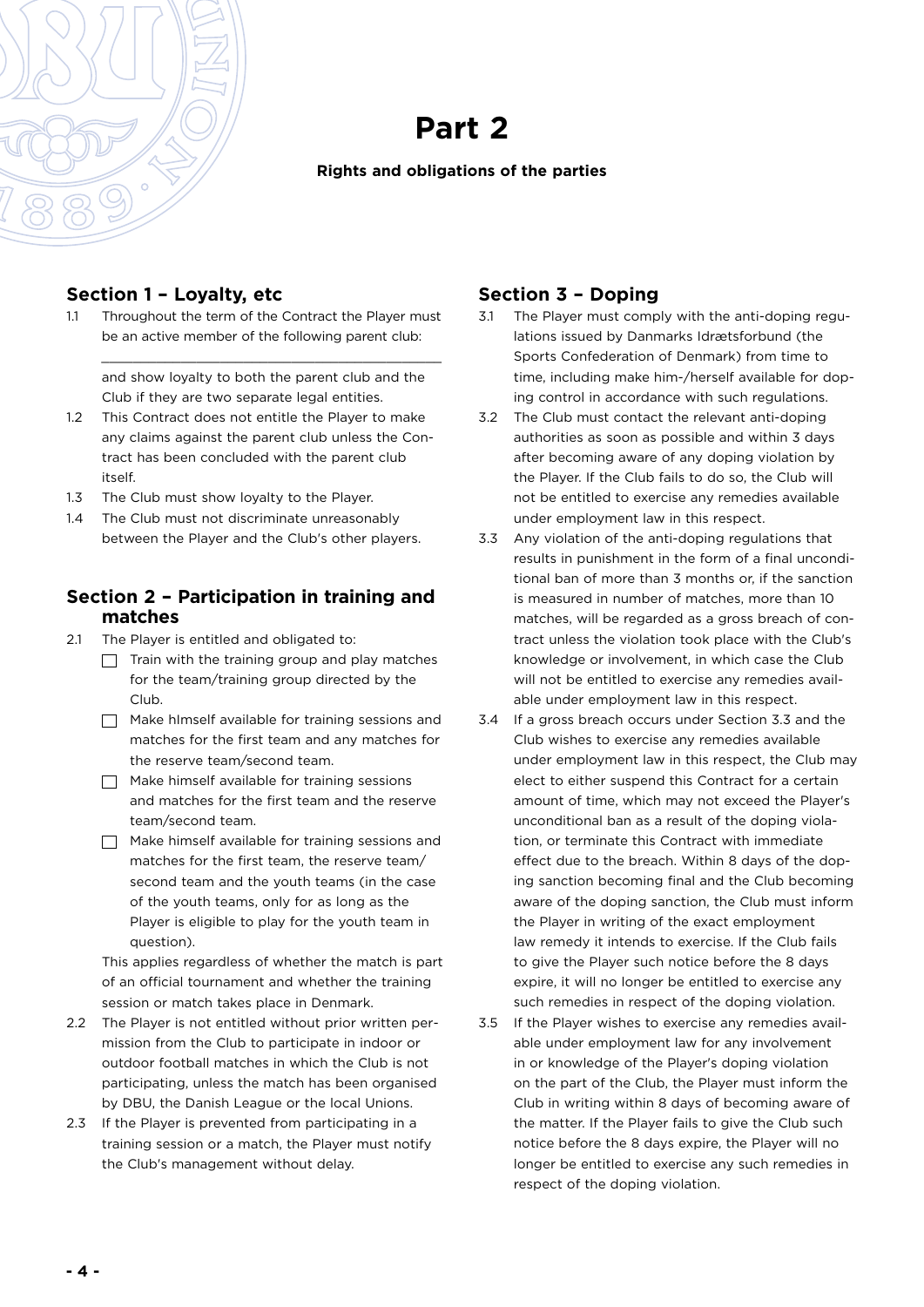

3.6 In relation to the provisions of this Section 3 on doping, the Club is only responsible for any involvement by or knowledge on the part of the Club's manager, sporting director, healthcare staff and coaches as well as other support staff to the Player or a doctor designated by the Club.

#### **Section 4 – Manipulation of football matches and similar unethical conduct**

- 4.1 The Player must comply with and observe the regulations issued by Danmarks Idrætsforbund (the Sports Confederation of Denmark) from time to time banning manipulation of sports competitions ("match-fixing") and similar unethical conduct (e.g. betting on own matches) as well as any stricter regulations issued by the DBU.
- 4.2 The Club must contact the relevant authorities (DBU or Danmarks Idrætsforbund) as soon as possible and within 3 days after becoming aware of any violation by the Player of the provisions of Section 4.1. If the Club fails to do so, the Club will not be entitled to exercise any remedies available under employment law in this respect.
- 4.3 Any violation by the Player of the provisions in Section 4.1 that results in punishment in the form of a final unconditional ban of more than 3 months or, if the sanction is measured in number of matches, more than 10 matches, will be regarded as a gross breach of contract unless the violation took place with the Club's knowledge or involvement, in which case the Club will not be entitled to exercise any remedies available under employment law in this respect.
- 4.4 If a gross breach occurs under Section 4.3 and the Club wishes to exercise any remedies available under employment law in this respect, the Club may elect to either suspend this Contract for a certain amount of time, which may not exceed the Player's unconditional ban as a result of the violation, or terminate this Contract with immediate effect due to the breach. Within 8 days of the sanction becoming final and the Club becoming aware of the sanction, the Club must inform the Player in writing of the exact employment law remedy it intends to exercise. If the Club fails to give the

Player such notice before the 8 days expire, it will no longer be entitled to exercise any such remedies in respect of the violation.

- 4.5 If the Player wishes to exercise any remedies under employment law for the Club or any of the persons mentioned in Section 4.6 who are associated with the Club being found guilty of violating the provisions of Section 4.1 by a final decision, the Player must inform the Club in writing within 8 days of becoming aware of the matter. If the Player fails to give the Club such notice before the 8 days expire, the Player will no longer be entitled to exercise any such remedies in respect of the violation.
- 4.6 In relation to the provisions of this Section 4 on manipulation of matches and similar unethical conduct, the Club is only responsible for any involvement by or knowledge on the part of the Club's manager, sporting director and coaches as well as other support staff to the Player.

#### **Section 5 – Equipment and clothing**

- 5.1 The Club will provide the Player with the necessary training and match equipment, i.e. clothing, protection gear, training shoes and football shoes/boots (and goalkeeping gloves in the case of goalkeepers), and the Player must wear it to the extent not otherwise provided in Sections 5.2-5.3 below.
- 5.2 Instead of the football boots provided by the Club, the Player is entitled at the Club's expense to choose other football boots from a supplier designated by the Club if the Player submits a medical certificate in this regard. The Player is entitled at the Player's own expense to wear other football boots (and goalkeeping gloves in the case of goalkeepers) than those provided by the Club.
- 5.3 The Player is entitled to conclude personal endorsement contracts concerning or receive a fee for wearing football boots (and goalkeeping gloves in the case of goalkeepers). Unless otherwise agreed, however, the Player is not entitled to conclude such contract with or receive such fee from firms competing with any principal or exclusive sponsors of the Club. If the Club has one or more principal and/ or exclusive sponsors for football boots and goalkeeping gloves, the Club must inform the Player before the start of each half of the season.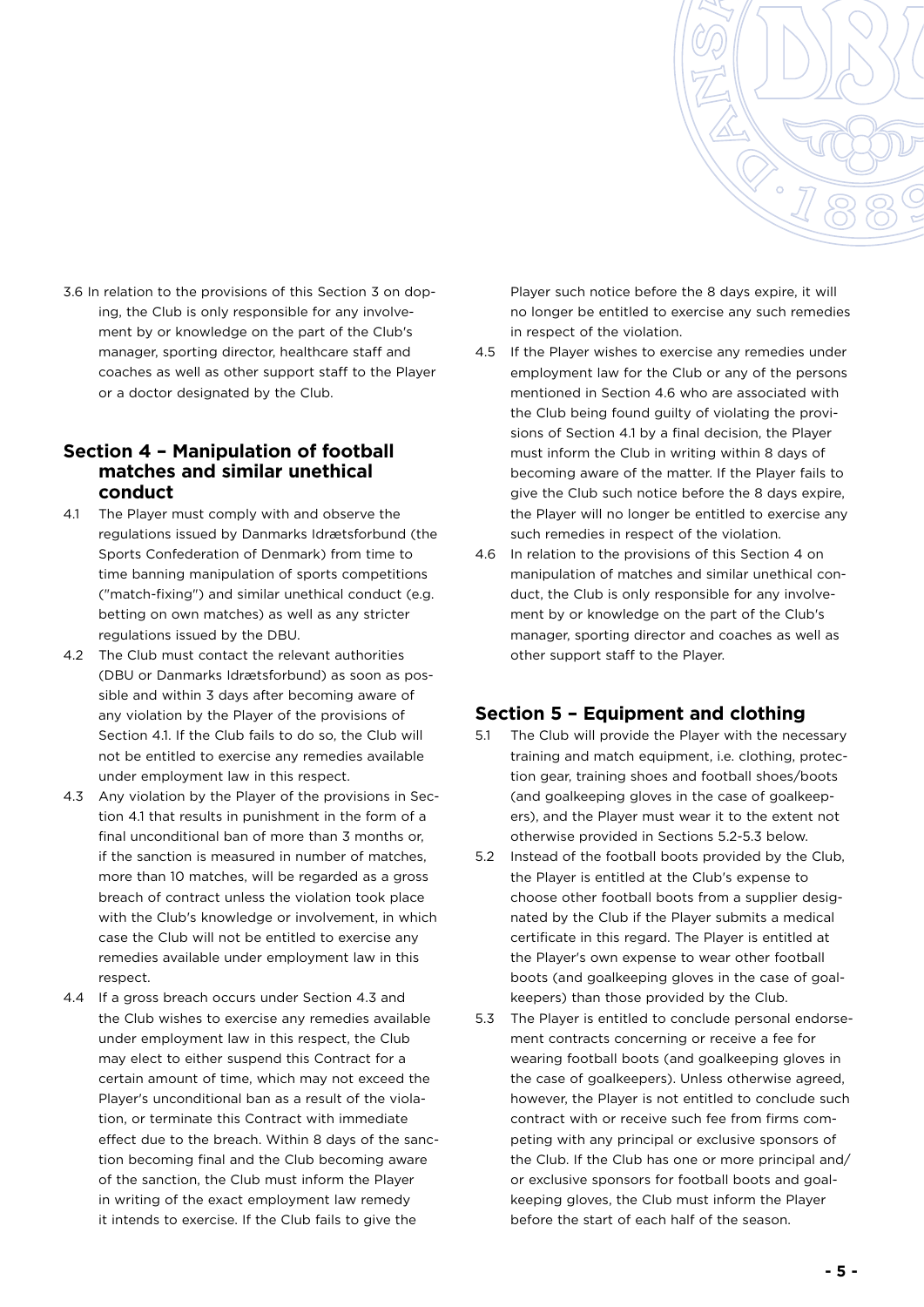

5.4 If the Club also provides the Player with other clothing than that mentioned in Section 5.1, the Player must wear it during transport to and from matches, at press conferences, during television interviews, etc.

#### **Section 6 – Transport and accommodation in connection with away matches**

6.1 If necessary, the Club will provide transport and accommodation for the Player in connection with away matches at no cost to the Player.

#### **Section 7 – Time off to play for national teams and other officially selected teams**

- 7.1 The Club will release the Player for participation in any training gatherings, international matches, etc. for which the Player is selected by DBU and/or the local Union.
- 7.2 If the Player is not a Danish citizen, the rules issued by FIFA from time to time in respect of releasing players for international matches will apply.

# **Section 8 – Treatment of injuries**

- 8.1 The Club will provide the Player with free medical attention or other necessary or appropriate treatment for injuries incurred in the course of participation in matches and training, less the sums paid by public health insurance.
- 8.2 The Player must allow him-/herself to be treated by a doctor/physiotherapist/chiropractor designated by the Club subject to the condition that the Club pays the full cost of treatment less public subsidies.
- 8.3 The Player is always entitled to refuse a proposed treatment.
- 8.4 With regard to treatment of injuries, the Club is not entitled to discriminate unreasonably between players in the same training group.

#### **Section 9 – Illness**

- 9.1 During illness, including injuries, the Club will pay the Player the basic salary and other non-matchrelated fees.
- 9.2 If the sick pay can no longer be recovered from the municipality and this is exclusively due to the Player's neglect of the obligations imposed by the Danish Sickness Benefits Act (sygedagpengeloven), the Club will be entitled to deduct from the Player's basic salary an amount corresponding to the unrecoverable sick pay.
- 9.3 Illness, including injuries, will not affect the employment relationship

### **Section 10 – Insurance**

- 10.1 The Club will take out and pay for statutory occupational injuries insurance for the Player.
- 10.2 The Club will pay the premiums time accident insurance taken out by the Players Association in favour of the Player, as and when they fall due. The following annual minimum premium applies:
	- For trainees and players playing football as a sideline: DKK 1,700
	- For part-time players: DKK 2,300
	- For full-time players: DKK 3,300
- 10.3 For part-time players aged 18 or more, fulltime players and trainees the Club will pay the premiums on a retirement insurance taken out by the Players Association in favour of the Player, as and when they fall due. The following annual minimum premium applies:
	- For part-time players aged 18 or more: DKK 6,600 - For full-time players: DKK 13,100
	- For trainees: DKK 3.000
- 10.4 The Club must submit the necessary details about the Player's employment relationship to the insurance administrator(s) designated by the Players Association from time to time. The details must be submitted in accordance with the directions of the insurance administrator(s). Details of any changes to the Player's employment relationship affecting the insurance cover must be submitted in the same way.
- 10.5 The Club is responsible for ensuring that information etc. is reported and that claims are submitted to the insurance administrator(s) in time.
- 10.6 The Players Association is responsible for ensuring that the Player receives all relevant insurance terms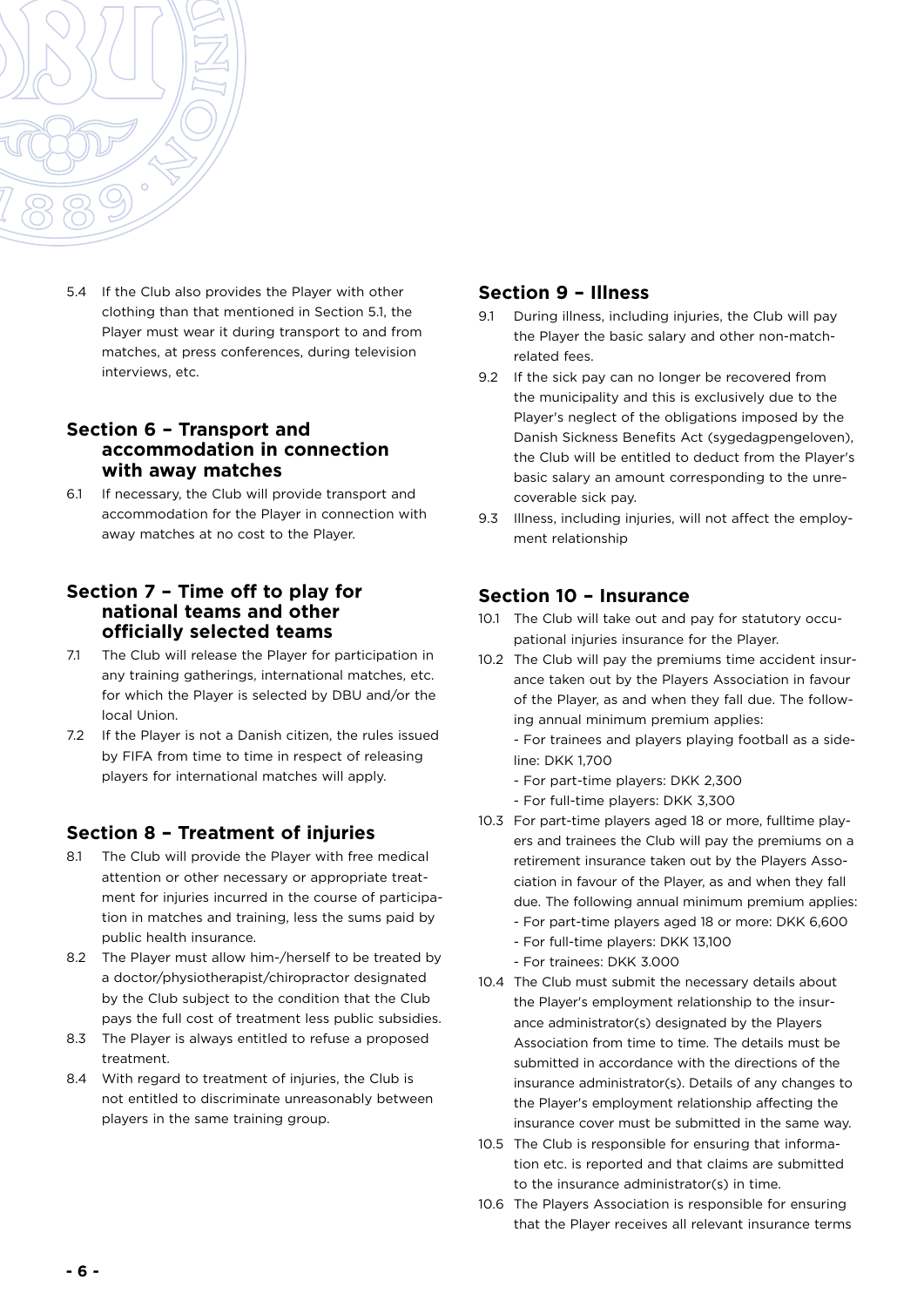

and conditions of importance to the Player, including any kind of insurance policy, list of clauses, etc. The Players Association will act as an intermediary in the communication between the insurance administrator(s) and the Player.

10.7 The insurance premiums under Sections 10.2 and 10.3 will be adjusted each year with effect from 1 July to reflect changes in the seasonally adjusted privatesector pay index (ILON12 – TOT business total) as per the first quarter of the current year compared with the year before. The pay index for the first quarter of 2019 is 136.6 in seasonally adjusted figures.

#### **Section 11 – Time off to take part in the work of Players Association bodies**

- 11.1 If the Player is one of the Club's two participants in the annual representatives' meeting of the Players Association or the meeting of the Players Association after the end of the autumn season, the Club must give the Player time off to attend such meetings.
- 11.2 If the Player has been elected to the board of the Players Association or appointed as a non-voting board commissioner, the Club will – to the extent possible – give the Player time off to discharge his duties on the board of the Players Association.

#### **Section 12 – Advertising and sponsorship contracts, etc.**

- 12.1 The Player must inform the Club of any contracts concluded by the Player before signing this Contract, whereby the Player has assigned intellectual property rights to a third party, including the right to use the Player's image, likeness, name or autograph in full or in part.
- 12.2 Subject to any restrictions arising from the Player's own existing contracts as mentioned in Section 12.1, the Club and the Player agree that at the time of signing this Contract, they basically have the disposal of all rights relating to the employment relationship and that those rights may be exercised jointly with other clubs.
- 12.3 The Club/clubs are entitled to use the Player's image, likeness, name and autograph in connection with the Club's/clubs' – individual or joint – merchandising activities, in connection with the Club's/clubs' marketing and promotional activities and in connection with the Club's/clubs' signing of advertising contracts and sale of sponsorships. The Player's image, likeness, name or autograph may not be used to market or promote a company and/ or product which has no connection to the Club's/ clubs' advertising contracts and sponsorships. The Club's/clubs' right of use is subject to such use being reasonable in its scope and in accordance with customary practice. The Club/clubs may never allow the Player's image, likeness, name or autograph to be used in a manner that conflicts with any duty of loyalty owed by the Player to a principal employer or the Player's religious or political beliefs. If the Player is required to perform assignments outside normal working hours or if extraordinary use is made of the Player, the Player may demand a fair fee, such fee to be agreed before the assignment. When the Player's employment ceases, the Club/clubs must stop manufacturing products featuring the Player's image, likeness, name or autograph within a reasonable time.
- 12.4 The Club is not entitled without the Player's acceptance to use the Player's image, likeness, name or autograph beyond the extent specified in Section 12.3.
- 12.5 The Player is entitled to sign personal endorsement contracts. The written consent of the Club must be obtained before the conclusion of any such contracts, however, as the Player is not entitled to sign endorsement contracts with firms competing with the Club's principal or exclusive sponsors. The Club may only refuse consent to the Player's personal endorsement contracts if, as a result of their content, they compete with one of the Club's principal or exclusive sponsorship agreements, see Section 12.6 below.
- 12.6 A sponsor will be regarded as a principal sponsor if the sponsor's annual contribution to the Club amounts to at least: - DKK 400,000 for a club in the Super League (Superligaen). - DKK 200,000 for a club in the 1st division. - DKK 100,000 for a club in the 2nd division. A sponsor will be regarded as an exclusive sponsor if so provided in the relevant sponsorship agreement.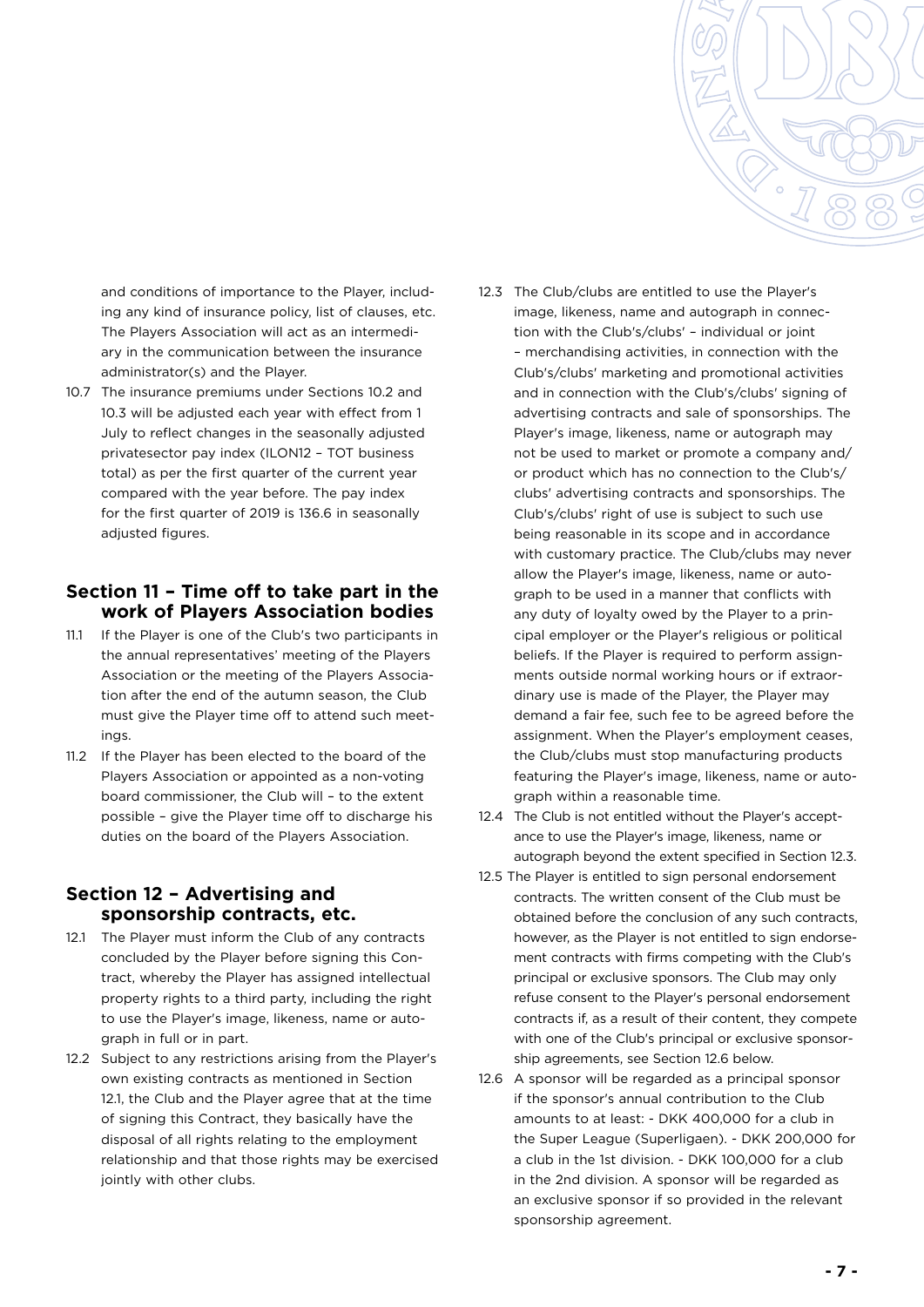

- 12.7 The Club must inform the Player who its current principal and exclusive sponsors are within 3 weeks of receiving a request to this effect from the Player.
- 12.8 In addition, the Club and the Player agree that they will contribute their respective rights to the projects set up in collaboration between the Players Association and the clubs on conclusion of this Contract or subsequently, subject to approval by the Players Association and the Danish League and separate acceptance by each of the clubs in question.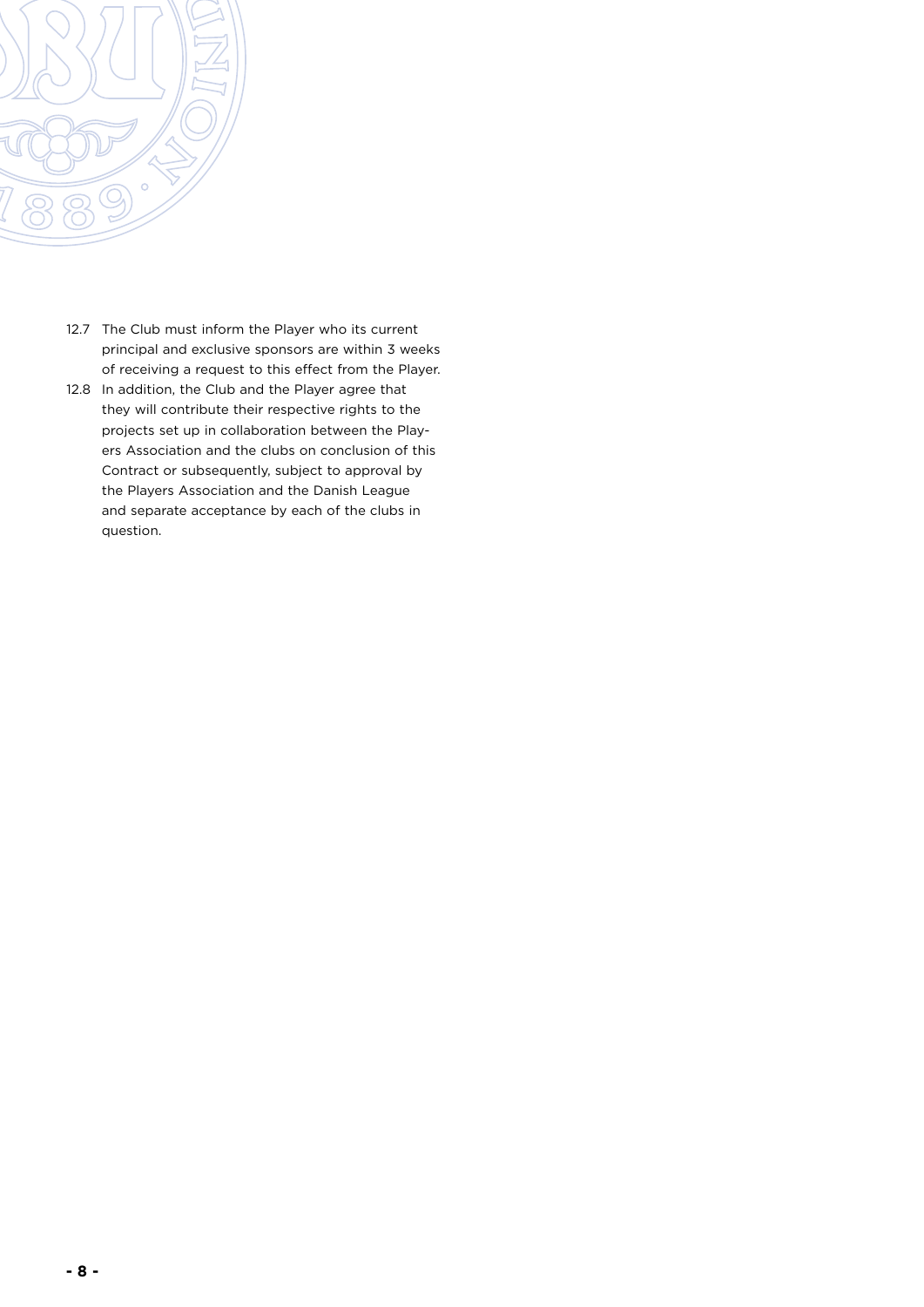

### **Section 13 – Pay 1**

Please state the Player's basic salary, any bonus opportunities and other benefits here. All pay components must be stated as amounts before holiday pay (Section 14), the Club's pension contribution (Section 15) and the Club's contribution to the savings scheme (Section 16).

The Player's gross salary, holiday pay, pension contribution and contribution to the savings scheme must not be stated.

As an exception to the above, however, collective bonus agreements that are based on a share of the Club's earnings may be agreed as a flexible benefits scheme, from which 11.11% will be deducted from the gross amount before pay-out and subsequently paid out as holiday pay, see Section 14.6. The Player's elected representatives must be provided with documentation of the Club's earnings in the form of an auditor's statement.

13.1 Basic salary:

13.2 Bonus:

13.3 Fringe benefits (e.g. free car, free telephone, free accommodation, etc.):

13.4 Other:

*1 The current minimum pay according to the Collective Agreement is available on the websites of the [DBU,](https://www.dbu.dk/media/8146/cirkulaere-nr-110-_-bilag-mindstelon-efter-overenskomsten-01072018.pdf) [the Players Association](https://spillerforeningen.dk/aftaler-og-regler/mindsteloenninger/) and [the Danish League Employer Confederation.](https://divisionsforeningen.dk/wp-content/uploads/2019/12/minimumslon2014-2020.pdf) The page is in the Danish language.* 

*The minimum pay will be adjusted every 1 July to reflect changes in the private-sector pay index as per the 1st quarter (ILON12 TOT business). Therefore, remember to adjust salary payments each 1 July if the salary agreed at the time when the Contract was signed no longer amounts to at least the applicable minimum pay after indexation. The calculation of the minimum pay according to the Collective Agreement must be based on the basic salary and the taxable value of free accommodation.*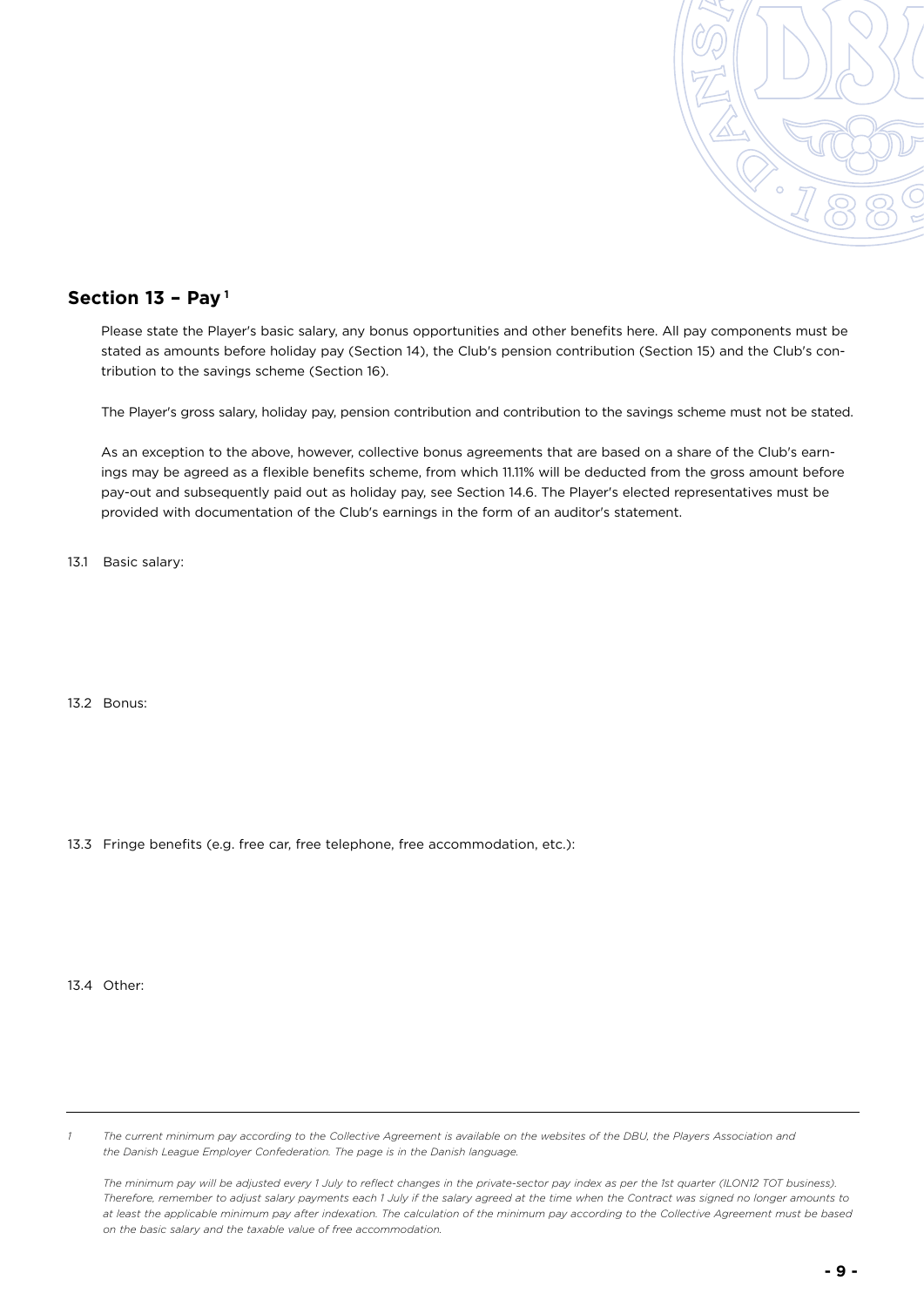

#### **Section 14 – Holiday Leave**

- 14.1 The Player is covered by the Danish Holiday Act (ferieloven) and will accrue and take holiday according to its provisions.
- 14.2 For trainees as well as part-time and full-time players, the main holiday leave amounts to at least 2 consecutive weeks between 1 May and 30 September and for other players at least 3 consecutive weeks in the same period. Where possible, the Club must notify the Player of the date of his/her main holiday leave at least 3 months before it is to be taken. If the Player was ill during his main holiday leave, the Player may not demand and the Club may not require the Player to take replacement holiday leave later the same holiday year during a period in which the Men's National Championship Tournament (Herre-DM) is being played, unless otherwise agreed by both the Club and the Player. In special cases, when it is impossible to take accrued paid holiday leave before the end of the holiday year, any accrued holiday must be transferred to the subsequent holiday year and must be taken prior to any other accrued holiday, or as a last resort even as a replacement holiday during the period in which the Men's National Championship Tournament (Herre-DM) is being played.
- 14.3 The Player's remaining holiday leave (normally 3 weeks for trainees as well as part-time and full-time players and 2 weeks for other players), which does not need to be consecutive weeks, must in consultation with the Club and taking account of any reasonable wishes on the part of the Club be taken outside the period in which the Men's National Championship Tournamentis being played.
- 14.4 While on holiday leave, the Player will receive the basic salary agreed in Section 13.1 and any benefits agreed in Section 13.3, if earned by the Player. The Player will also receive a holiday supplement of 1 % of these pay components.
- 14.5 While on holiday leave, the Player will also receive a holiday allowance. The holiday allowance amounts to 12½ % of all other cash components of the Player's pay which are taxable in Denmark (e.g. any sign-on or sign-off fee, bonuses). The Player will not receive a holiday supplement of 1 % on such pay components.
- 14.6 Any collective bonus amounts agreed which are

based on a share of the Club's earnings will (after 11.11 % has been duly deducted in accordance with Section 13) attract a holiday allowance as described in Section 14.5, but not a holiday supplement of 1 %.

#### **Section 15 – Compulsory pension scheme**

- 15.1 From the Player's 20th birthday, the Club will pay a compulsory pension contribution into a pension scheme set up by the Players Association.
- 15.2 For full-time players, the contribution amounts to 4.8 % of the basic salary and for part-time players, trainee players and players playing football as a sideline, the contribution amounts to 8.1 % of the basic salary. The Club will pay two-thirds and the Player one-third of the total contribution amount.

#### **Section 16 – Compulsory sports savingsschemee**

- 16.1 From the Player's 20th birthday, the Club will pay a compulsory contribution into a savings scheme set up by the Players Association (sports savings scheme).
- 16.2 For full-time players, the contribution amounts to 2.1 % of the basic salary and for part-time players, trainee players and players playing football as a sideline, the contribution amounts to 6.9 % of the basic salary. The Club will pay two-thirds and the Player one-third of the total contribution amount.
- 16.3 If the contributions reach the statutory maximum for the savings scheme (DKK 1,739,300 in 2014), any excess contributions will be paid into the general pension scheme, see Section 15.
- 16.4. If the provisions of the Danish Taxation of Pension Schemes Act (pensionsbeskatningsloven) on sports savings schemes are substantively repealed or amended during the term of this Contract, the funds deposited in the savings scheme must – if they cannot be remain in the account – be transferred at the Players Association's option to a similar pension scheme or an alternative scheme in favour of the Player designated by the Players Association. The Players' Association will then decide whether the contributions payable from then on are to be continued in a new scheme or used for other purposes for the Player.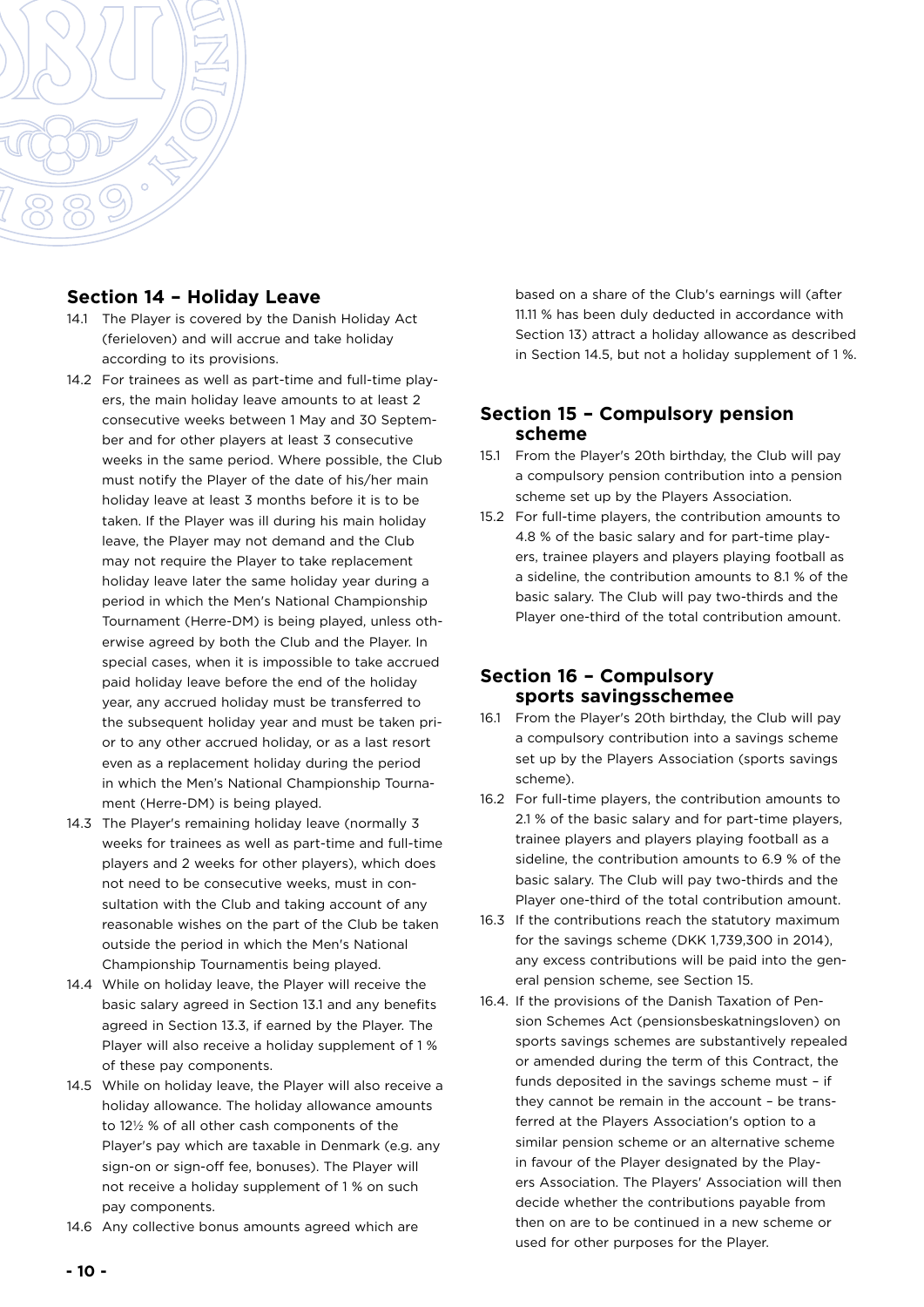# **Transfers**

Please tick the relevant box below and fill in the blank space, if necessary

 $\Box$  The parties have agreed no special provisions concerning transfers.

 $\Box$  The parties have agreed the following special provisions concerning transfers: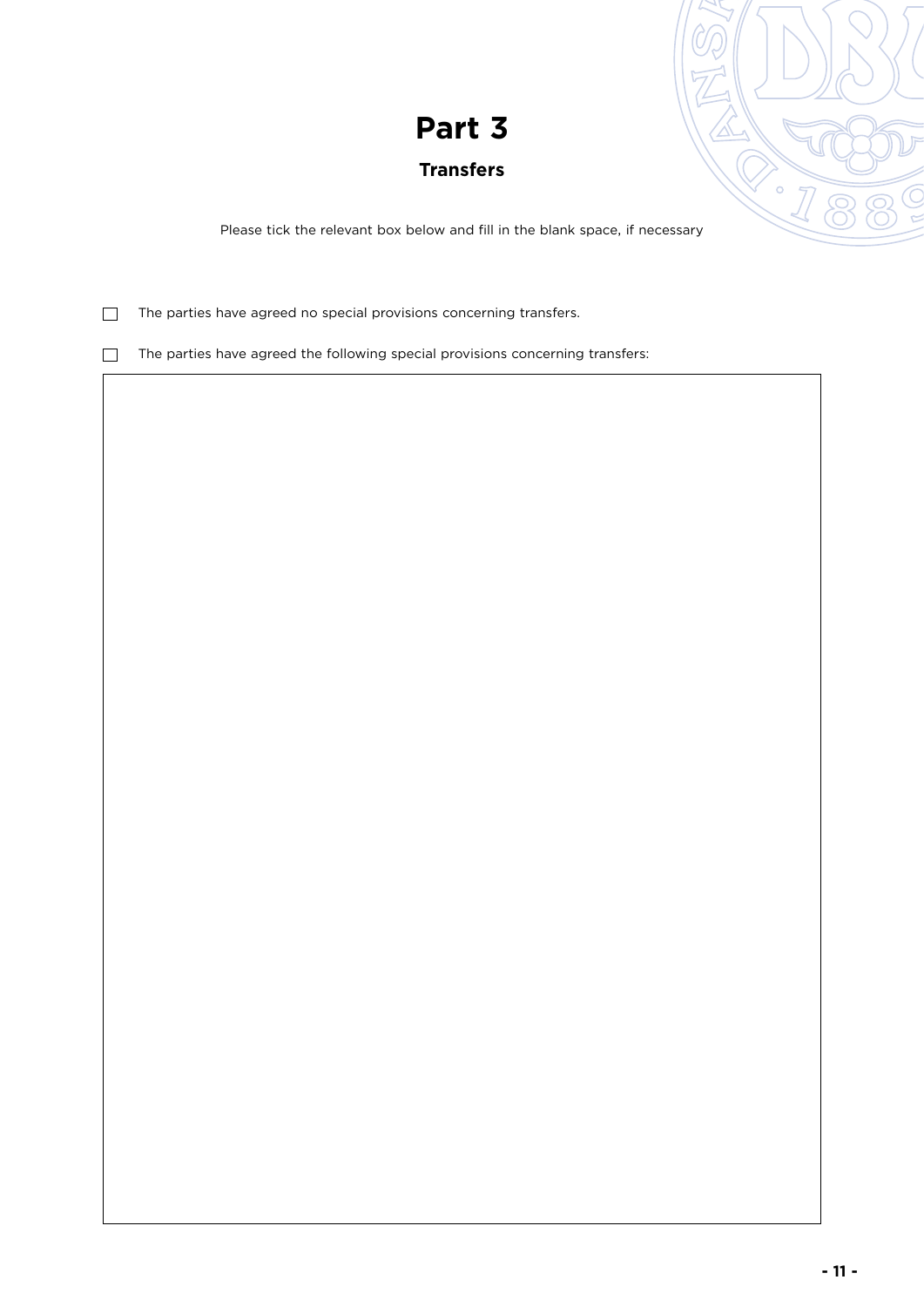

# **Closing provisions**

#### **Section 1 – Termination on relegation of the Club from the Men's National Championship**

- 1.1 This Contract will terminate without liability for either party if the Club's senior men's first team is relegated from the Men's National Championship Tournament (Herre-DM) for ordinary sporting reasons.
- 1.2 On such relegation, this Contract will terminate with effect from the end of the month in which the Club's senior men's first team played its last match in the Men's National Championship Tournament.
- 1.3 After such termination, the parties will be free in every respect.

# **Section 2 – Money owed to the club or parent club**

2.1 The Club is entitled to withhold the Player's licence only if subscription fees are owed by the Player. In such case, the sum claimed by the Club may not exceed an amount equivalent to 6 months' subscription fees.

### **Section 3 – Disciplinary matters and breach of contract, etc.**

- 3.1 The provisions of the Danish Salaried Employees Act (funktionærloven) concerning disciplinary offences, unfair dismissal, breach and gross breach apply to this Contract.
- 3.2 Strikes and lockouts provided for by the Collective Agreement and other forms of work stoppages provided for by the Collective Agreement will not affect the validity of this Contract between the Player and the Club.

# **Section 4 – Disputes**

4.1 Any dispute arising out of the construction or effect of this Contract must be decided in accordance with the relevant provisions in the main agreement between the Players Association and the Danish League.

4.2 All disputes between the parties arising out of the construction or effect of this Contract that come under the jurisdiction of FIFA in accordance with the laws and regulations issued by FIFA from time to time may be brought before FIFA's competent dispute resolution bodies as the first instance, with a right of appeal to the Court of Arbitration for Sport (CAS) as the second instance in accordance with the relevant rules contained in the laws and regulations issued by FIFA and the CAS from time to time.

# **Section 5 – Approval of the Contract**

- 5.1 The validity and commencement of this Contract is subject to approval by the Danish League's administration. The administration must make sure in this connection: - that the Club has a valid contract football licence and has not lost its right to enter into player contracts; and - that the printed provisions are only varied where expressly provided that they may be varied by agreement. The rates in Part 2, Sections 14-16, may be varied upwards.
- 5.2 The Club is responsible for submitting this Contract for approval. The Contract must be submitted before the expiry of any transfer registration period in progress at the time of its signing and no later than 7 days after the signing date. If the Club fails to do so, the Player may opt to either cancel the Contract by written notice to the Club or submit the Contract for approval him-/herself.
- 5.3 From the date when the Contract is signed and until its approval or rejection by the Danish League's administration, subject to a maximum of 4 weeks from the signing date, the parties will be bound by their signatures unless the Player has already cancelled the Contract pursuant to Section 5.2 and was entitled to do so.
- 5.4 Once a final decision on approval or rejection of the Contract has been reached, the Danish League's administration will notify the Club and the Player of its decision in writing. If the Contract is rejected, the reasons for doing so must be stated in the notification. A rejection may be appealed to football's own disciplinary body in accordance with the relevant rules contained in the laws and regulations issued by DBU from time to time.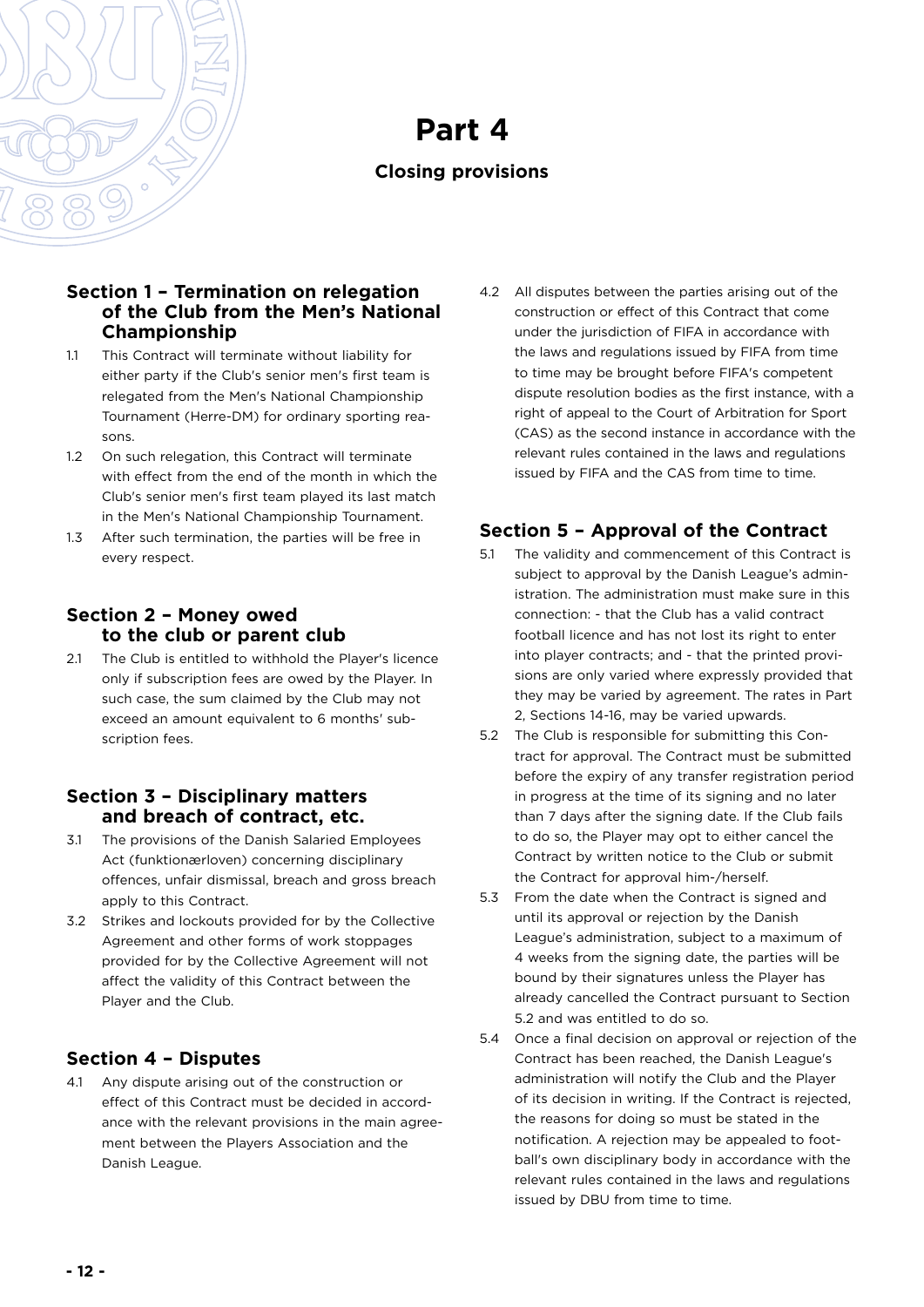

5.5 Any amendments of or addendums to the Contract will be binding only when put in writing, submitted to and approved by the Danish League's administration in accordance with the above provisions. The same applies to any agreement by the parties to terminate the Contract

## **Section 6 – Conditions for approval of the Contract**

- 6.1 The Contract will be rejected if the printed provisions are varied otherwise than where expressly provided that they may be varied by agreement.
- 6.2 If the Player is under 15 years of age when the Contract is signed, the Contract will be rejected. If the Player is under 18 years of age when the Contract is signed, the Contract will be rejected unless it is also signed by the Player's parent or guardian.
- 6.3 If the Player is under 18 years of age when the Contract is signed or if the Player is playing football as a sideline, the term of the Contract must not exceed 3 years. If the Player is 18 years or more when the Contract is signed, the term of the Contract must not exceed 5 years, but see Section 6.4.
- 6.4 For players playing football as a sideline and receiving a salary of less than DKK 7,000 per month (adjusted once a year, cf. Part 2, section 13) for one or more contract years, the term of the Contract must not exceed 2 years. For such players, the Contract and the employment relationship in general must not in any way interfere with the Player's education and/or other occupation.
- 6.5 The Contract is non-terminable. The Contract must state a fixed commencement date and a fixed expiry date. The expiry date must be either 30 June or 31 December.
- 6.6 If the Contract contains one or more options to extend or reduce its term or similar provisions which may be exercised unilaterally by the Club, it will be rejected. However, the Contract will not be rejected for containing one or more options to extend or reduce its term or similar provisions which may be exercised unilaterally by the Player.

#### **Section 7 - Action plan for minors and trainees**

7.1 If the Player is under 18 years of age when the Contract is signed or if the Player is a trainee, the Club and the Player will draw up a joint action plan<sup>2</sup> for the Player's continuing education and career development within 30 days after the Contract has been signed.

*<sup>2</sup> A template action plan is available at www.dbu.dk Love og regler  [Landsdækkende turneringer](https://www.dbu.dk/media/10156/cirkulaere-nr-110-bilag-handlingsplan-for-mindreaarige-spillere-og-trainees_dansk.pdf)  Cirkulærer Cirkulære 110 (2017) ["Handlingsplan for mindreårige og trainees – engelsk"](https://www.dbu.dk/media/10156/cirkulaere-nr-110-bilag-handlingsplan-for-mindreaarige-spillere-og-trainees_dansk.pdf)*